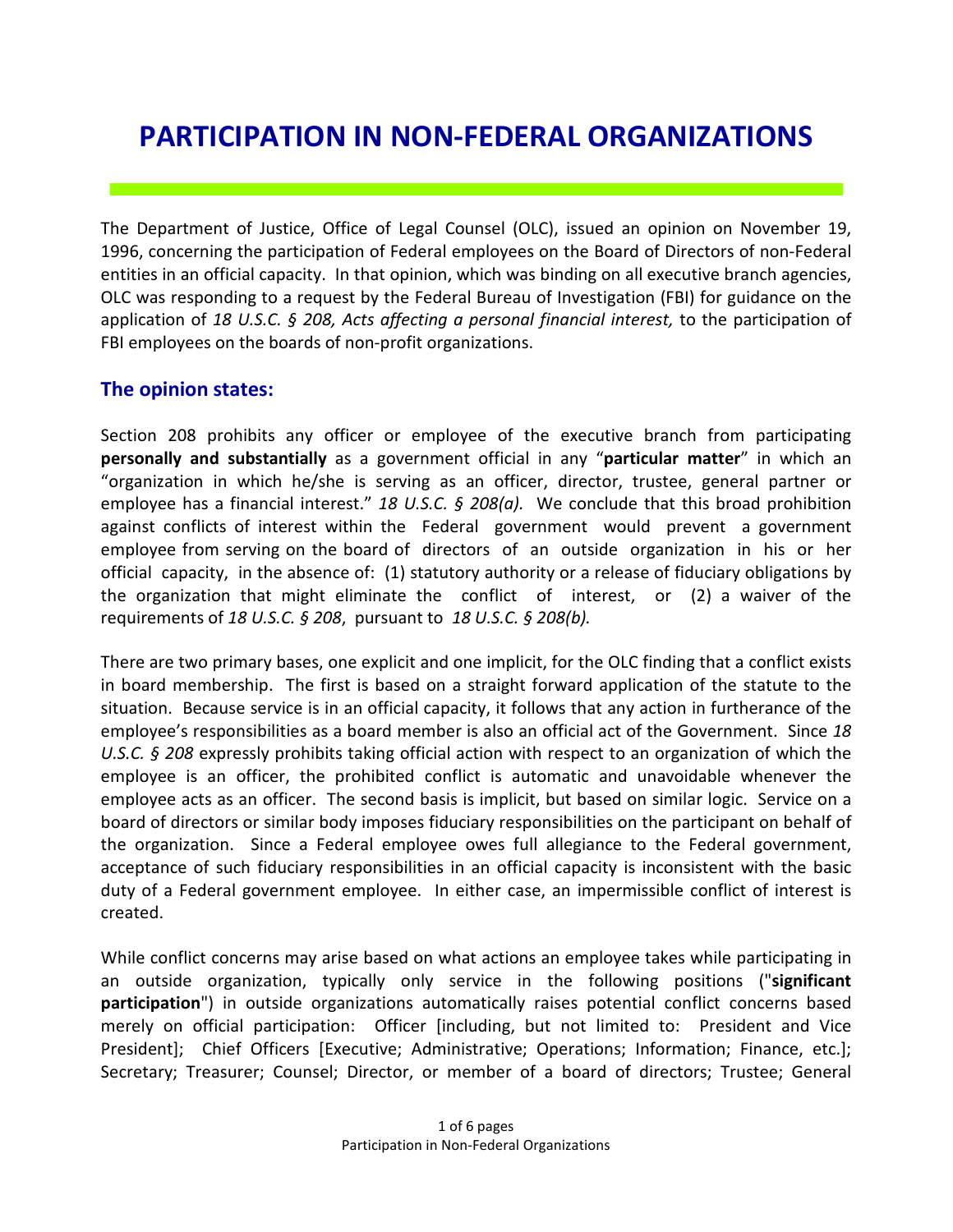partner; or employee. Often, the by-laws of the outside organization are reviewed to determine if significant participation is apparent.

Official participation by Federal employees in other than "significant" capacities will not, by itself, result in a statutory violation. For example, *18 U.S.C.§ 208* would not prohibit an employee from participating officially in outside organizations through attendance for training, making an agency presentation, serving as an agency representative on a panel, or providing agency technical expertise to a committee of the organization.

Assuming that "significant participation" is involved and the employee also seeks to participate in an official capacity, the following factors must be considered:

- 1. Whether there is **express statutory authority** for the employee to serve ex officio on a board (e.g., the Chief of the Forest Service is required by statute to serve on the National Forest Foundation Board of Directors);
- 2. Whether there is clearly an **absence of fiduciary obligations** to the organization as determined under State law (e.g., evidence of non-voting or advisory status and a letter from the organization counsel addressing applicable State law); or
- 3. Whether the organization is engaged in activities clearly **related to statutory directives** requiring the agency to participate with other entities, such as State governments, local groups, and/or private industry, in accomplishing the statutory goals (e.g., some standard setting organizations).

Absent statutory authority, a legal release of fiduciary obligations or specific directives, employees may not serve in their official capacities when participating "significantly", (i.e., position imputes the financial interests of the organization to them; they are involved in the internal administration of the organization, etc.)

"Significant participation" in one's official capacity in an outside organization may place the agency in the position of directing and administering the affairs and operations of a non-Federal entity while using appropriated funds intended for specific mission (use of salary, time). This may expose the agency and/or the employee, to the same potential liability faced by other organization members in similar positions for actions taken or decisions made by the outside organization.

Unless "significant participation" in an official capacity is required expressly by statute, the agency must then consider whether there is a legitimate agency need to have an employee participate in any form with the organization which would benefit the agency and to what extent--in the accomplishment of its mission.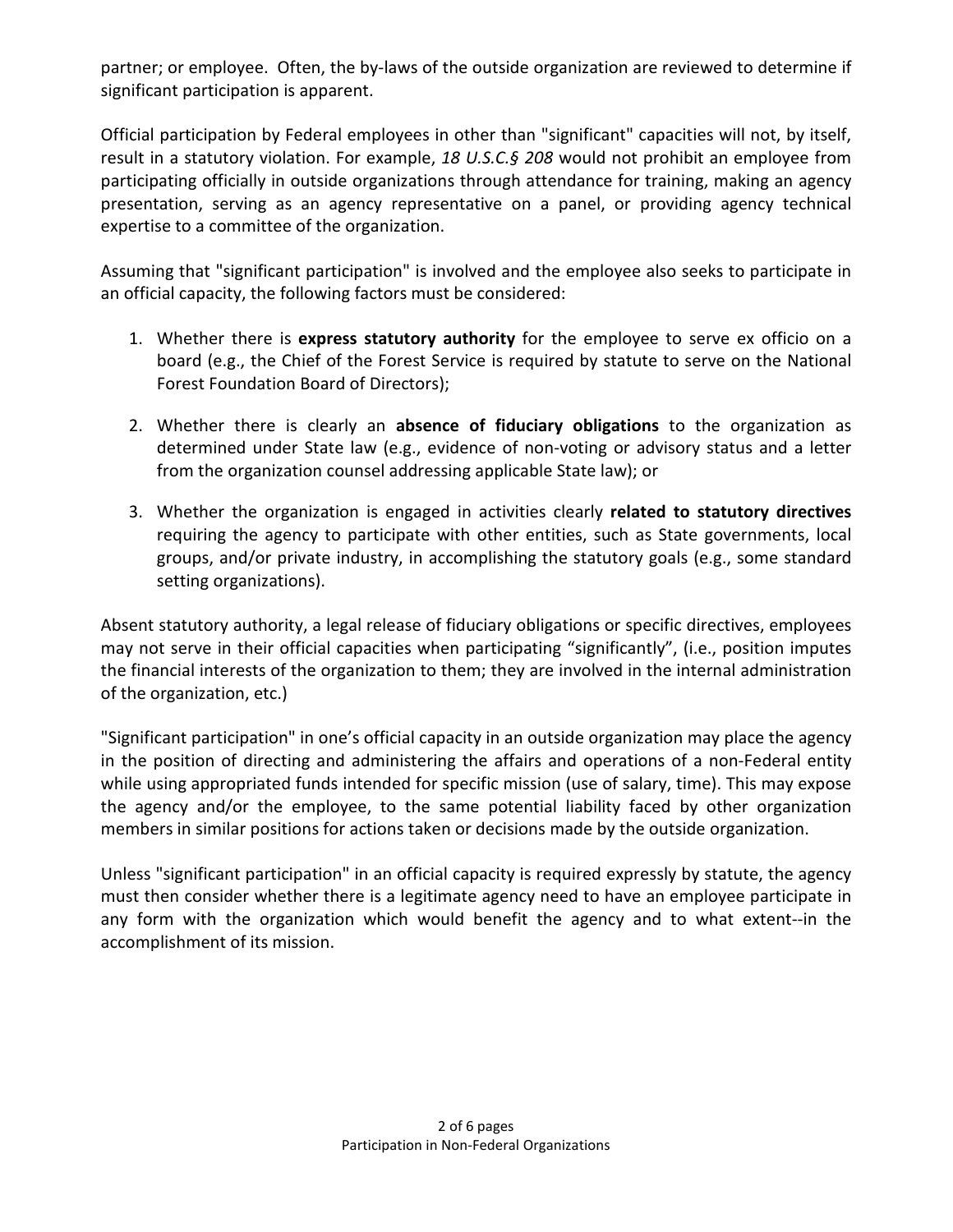Lesser forms of participation that can achieve the same goals may include: membership - if the agency interest is simply to educate its employees; agency liaison - where the agency interest is in presenting the agency's perspective; or agency advisor to the board -where the agency provides expert technical advice that it would provide to any similarly-situated member of the public. When considering these options, the agency must be prepared to treat requests for official participation in the same manner for all similarly situated organizations.

Finally, if there is no clear authority for "significant participation" in an official capacity, and the employee and his or her agency still seeks to engage in such participation in an official capacity, he or she may request an individual waiver, under *18 U.S.C. § 208(b),* permitting the participation. The test for approving a waiver request is that a conflicting financial interest (in this case, "significant participation" in an outside organization) is not so substantial as to be deemed likely to affect the integrity of the employee's services to the Federal Government. USDA has not approved requests for waivers for official service in these roles.

#### **PERSONAL CAPACITY**

In a personal capacity, a Federal employee may serve in a managerial/fiduciary or employment role (officer, director, trustee, general partner or employee) with a non-Federal organization. However, a Federal employee who serves in such a role subjects himself or herself to potential criminal penalties **should he or she take official action on matters involving the non-Federal organization**. If you serve as a fiduciary or an employee in a non-Federal organization, then you are considered, for purposes of 18 U.S.C. § 208, to possess the financial interests of the organization. In this light, it should be remembered that USDA may not pay for travel, expenses, official time, supplies, and equipment use that is for conducting the administrative purposes of the organization. Service in a personal capacity refers to one's participation in their private capacity. . . meaning the participation is not derived from your Federal position, title, authority; does not entail official positions or policies of USDA; does not occur on official time; and does not involve the expenditure of appropriated funds. This includes reference/links to official titles and affiliations on the organization's website unless in accordance with 5 C.F.R. 2635.807(b).

The criminal conflict of interest statute, 18 U.S.C. § 208, requires that an employee refrain from participating personally and substantially in an official capacity in any particular matter that will have a direct and predictable effect on the financial interests of any organization in which the individual serves as an officer, director, trustee, or employee. If you serve as an officer or employee of an organization the interests of that organization are likely assigned to you and thus prohibit you from taking any official action that would impact the interests of that same organization.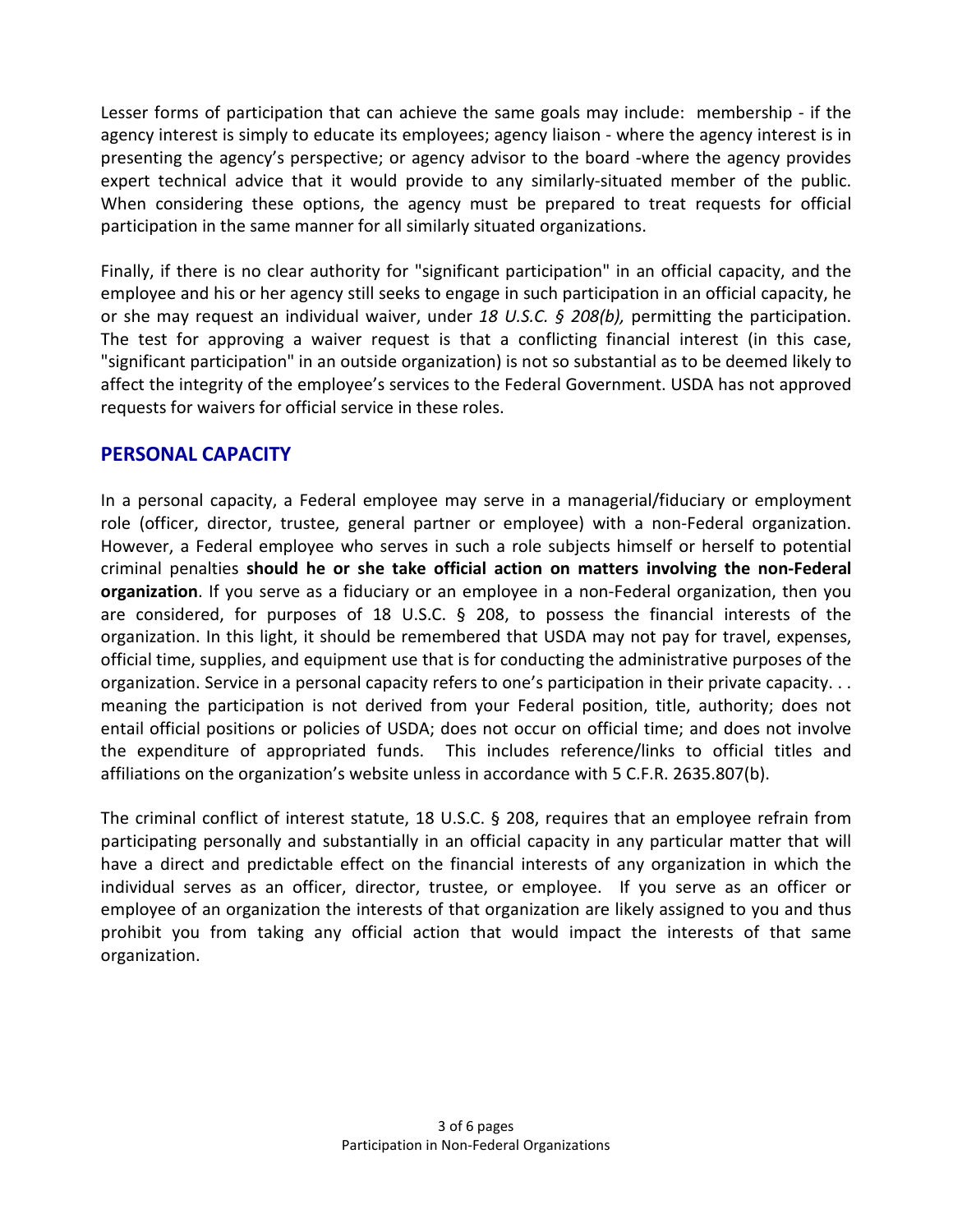For purposes deemed official matters to which 18 U.S.C. § 208(a) would apply, such actions may include: (1) requesting that official travel funds be spent; accepting travel funds in kind or approving other Government resources be utilized for conducting or participating in the affairs of the organization; (2) signing a training or travel authorization to use appropriated funds to pay for yourself or a subordinate to attend a conference or other meeting of the organization; (3) speaking as an official duty activity, or directing a subordinate to speak, at any conference or other meeting of the organization where attendance fees are charged. While the financial impact may be insignificant, under well settled precedent, Section 208(a) has no *de minimis* aspect. **Contact your Agency Ethics Advisor for guidance.** 

In cases that do not involve a financial interest that would be disqualifying as a matter of law under 18 U.S.C.§ 208, the agency designee (Ethics Advisor) has broad discretion under *5 C.F.R 2635.502, Personal and business relationships*, to authorize the employee's participation in the matter based on the determination that in light of all relevant circumstances, the interest of the Government in the employee's participation outweighs the concern that a reasonable person may question the integrity of the agency's programs.

When an employee knows that a particular matter involving specific parties is likely to have a direct and predictable effect on the financial interests of a member of the employee's household, or knows that a person with whom he has a covered relationship is or represents a party to such a matter, and where the employee determines that the circumstances would cause a reasonable person with knowledge of all of the relevant facts to question his impartiality in the matter, the employee should not participate in the matter unless he has informed the agency designee (Ethics Advisor) of the appearance problem and received authorization from the agency designee to participate.

An employee has a "covered relationship" with a (1) person, other than a prospective employer with whom the employee has or seeks a business, contractual, or other financial relationship that involves other than a routine consumer transaction; (2) a person who is a member of the employee's household, or who is a relative with whom the employee has a close personal relationship; (3) a person for whom the employee's spouse, parent, or dependent child is, to the employee's knowledge, serving or seeking to serve as an officer, director, trustee, general partner, agent, attorney, consultant, contractor or employee; (4) any person for whom the employee has, within the last year, served as an officer, director, trustee, general partner, agent, attorney, consultant, contractor or employee; or (5) any organization in which the employee is a active participant.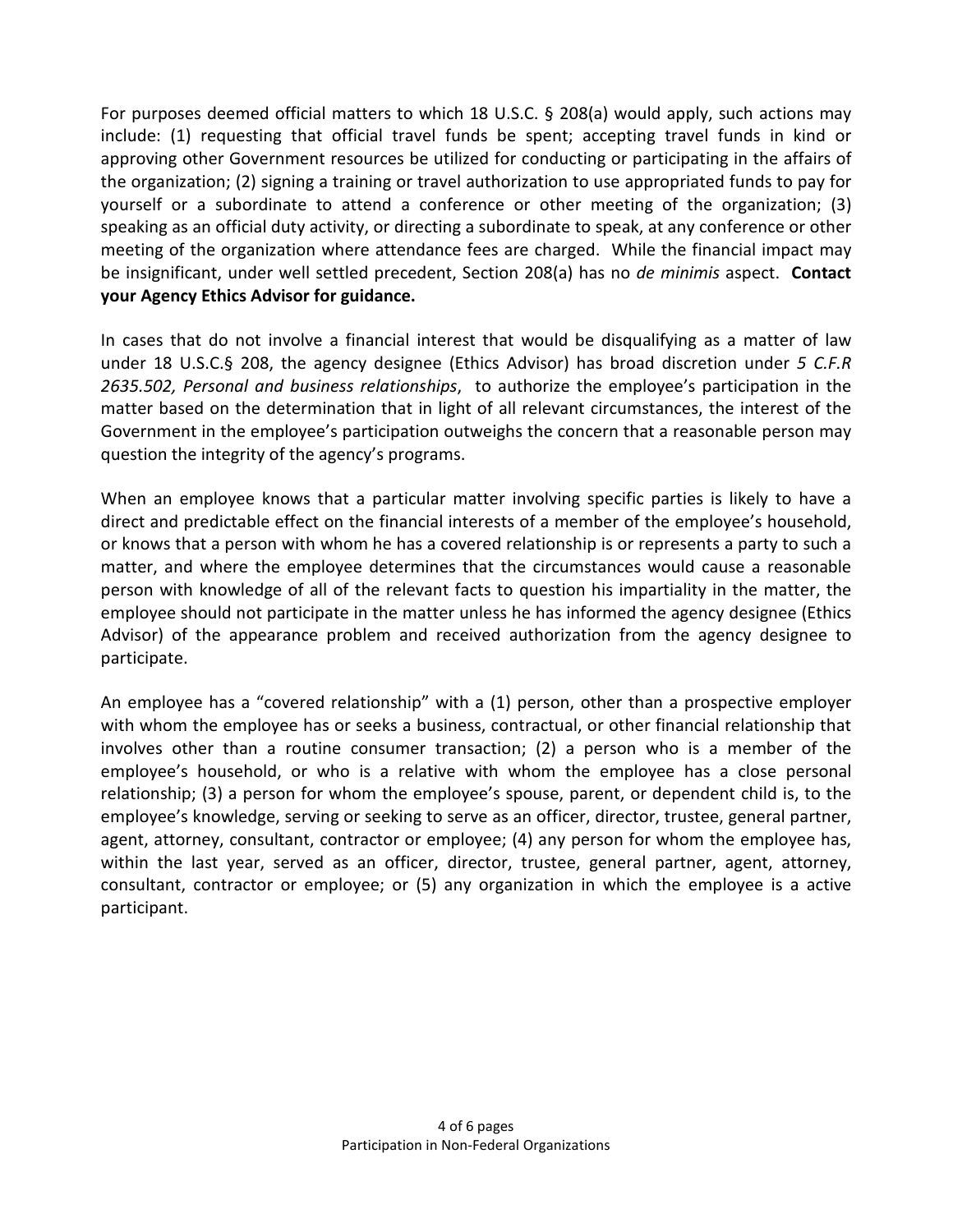Factors that impact the determination to allow an employee to continue participation in a matter include: (1) the nature of the relationship involved; (2) the effect that resolution of the matter would have upon the financial interests of the person involved in the relationship; (3) the nature and importance of the employee's role in the matter, including the extent to which the employee is called upon to exercise discretion in the matter; (4) the sensitivity of the matter; (5) the difficulty of reassigning the matter to another employee; and (6) adjustments that may be made in the employee's duties that would reduce or eliminate the likelihood that a reasonable person would question the employee's impartiality. **Contact your Agency Ethics Advisor for guidance.** 

## **FUNDRAISING**

While a USDA employee who is a member of a non-Federal organization may participate in fundraising on behalf of the organization, there are limits on the extent of such participation. You can fundraise in your personal capacity if you do so in such a fashion that it is totally divorced from your Federal job. Accordingly, you may fundraise on your own time using non-Federal resources provided that you adhere to the following guidelines: the Combined Federal Campaign (CFC) is the only generally authorized fundraising permitted in the Federal workplace. Other than as part of CFC, you may not solicit donations on behalf of a non-Federal organization inside a Federal workplace (this prohibition also would preclude mailing solicitations to Federal employees at their official addresses, or targeting Federal employees for solicitation). You may not personally solicit funds or donations from either: (1) official subordinates; or (2) persons whom you know to be "prohibited sources" to USDA.

#### **LOBBYING**

In your *personal capacity,* you may advocate public pressure on the Congress or directly promote policy positions on behalf of non-Federal organizations to the Congress provided that such lobbying is not paid for with appropriated funds (e.g., official travel, time, etc.); and you do not identify yourself as a USDA employee.

# **REPRESENTATION**

Since many non-Federal organizations interact closely with the Federal government, members who are Federal employees face a risk of violating criminal prohibitions if they "represent on behalf of a non-Federal organization" before the executive or judicial branches of the Federal government. These rules are two-fold: even in your personal capacity and irrespective of whether or not you are compensated for your efforts, you may not represent the interests of the non-Federal organization before USDA or before any other Federal department or agency, any Federal court, or any officer of same, on any matter of Federal interest (e.g., a grant application, claim against the government, or contract proposal); and you may not accept or seek compensation for providing "behind-the-scenes" assistance to another who is making such a representation.